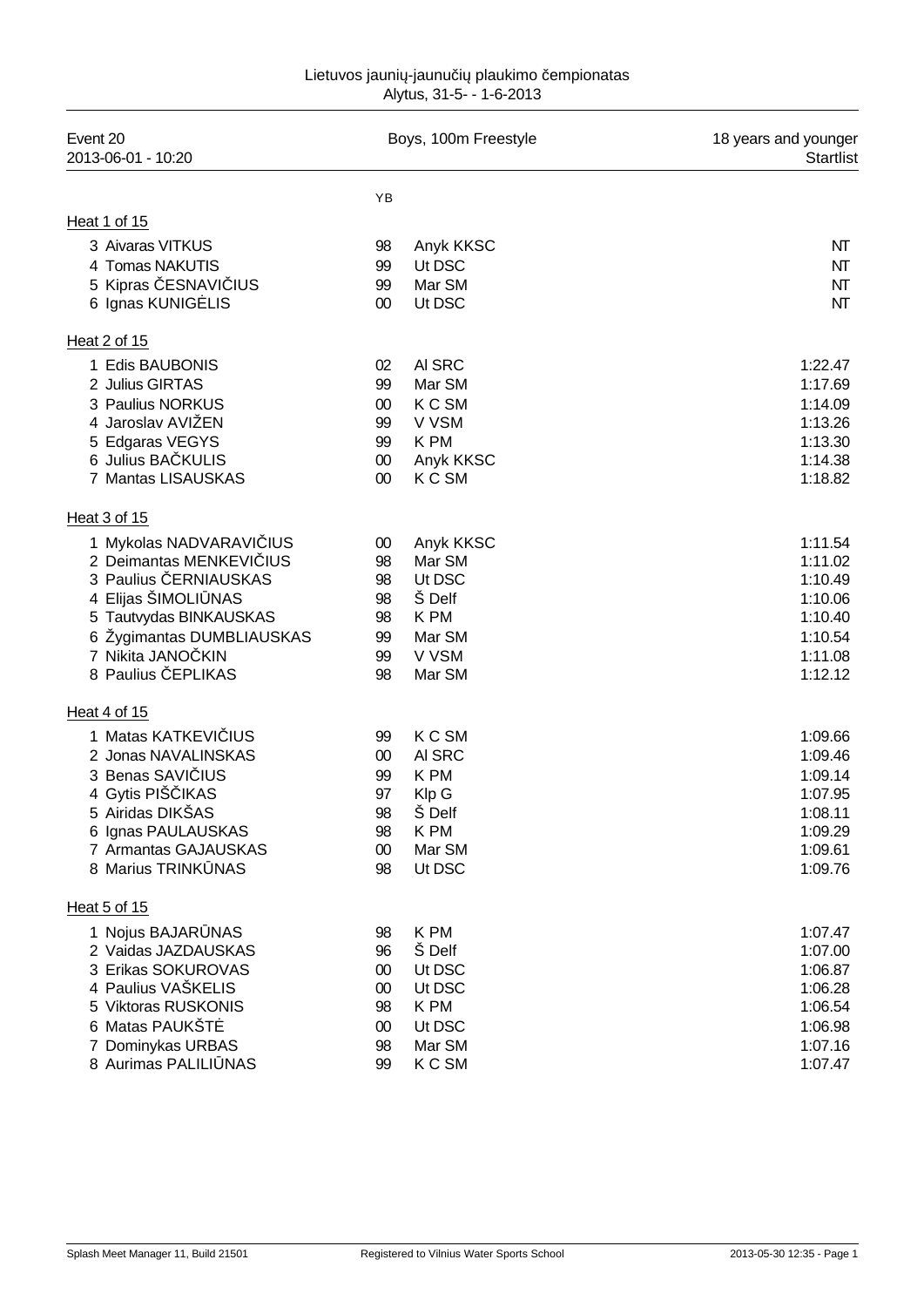## Event 20, Boys, 100m Freestyle

| Heat 6 of 15              |        |           |         |
|---------------------------|--------|-----------|---------|
| 1 Mantas LUKOŠEVI IUS     | 98     | AI SRC    | 1:06.09 |
| 2 Karolis JANKAUSKAS      | 96     | Klp G     | 1:05.96 |
| 3 Vilius ŠARKINAS         | $00\,$ | K PM      | 1:05.62 |
| 4 Tomas DAKŠEVI IUS       | 99     | V VSM     | 1:05.07 |
| 5 Svaj nas VASILIAUSKAS   | 97     | Š Delf    | 1:05.43 |
| 6 Mindaugas BURBA         | 98     | K PM      | 1:05.66 |
| 7 Marius PRIŠMANTAS       | 98     | Mar SM    | 1:06.08 |
| 8 Danielius ŽALYS         | 99     | V VSM     | 1:06.26 |
| Heat 7 of 15              |        |           |         |
| 1 Arnas JANCEVI IUS       | 99     | K PM      | 1:04.61 |
| 2 Tautvydas DUMBLIAUSKAS  | 97     | Mar SM    | 1:04.00 |
| 3 Dovydas ALEKSONIS       | 98     | AI SRC    | 1:03.37 |
| 4 Julijus TUREVI IUS      | 97     | V VSM     | 1:03.02 |
| 5 Adrian BELOUSOV         | 97     | V VSM     | 1:03.20 |
| 6 Simonas GILYS           | 98     | Š Delf    | 1:03.75 |
| 7 Laurynas ERNIAUSKAS     | 95     | Mar SM    | 1:04.35 |
| 8 Osvaldas SVIPAS         | 98     | AI SRC    | 1:04.90 |
| Heat 8 of 15              |        |           |         |
| 1 Ernestas LIACHOVI       | 97     | V VSM     | 1:02.70 |
| 2 Robertas BURBA          | 96     | K PM      | 1:02.60 |
| 3 Andrius BA KULIS        | 95     | Anyk KKSC | 1:02.54 |
| 4 Edvinas SADOVSKIS       | 97     | V VSM     | 1:02.27 |
| 5 Ervinas ŽIGINSKAS       | 99     | AI SRC    | 1:02.29 |
| 6 Stanislovas MISI NAS    | 98     | Ut DSC    | 1:02.59 |
| 7 Paulius URBONAS         | 98     | Š Delf    | 1:02.65 |
| 8 Mantas NENARTAVI IUS    | 97     | V VSM     | 1:02.89 |
| Heat 9 of 15              |        |           |         |
| 1 Edgaras PUDŽMYS         | 99     | Klp G     | 1:01.97 |
| 2 Vladislav SALOV         | 96     | Klp G     | 1:01.85 |
| 3 Povilas SVITOJUS        | 95     | Mar SM    | 1:01.41 |
| 4 Eligijus GUDAITIS       | 95     | Mar SM    | 1:00.59 |
| 5 Jevgenij BALYNSKIJ      | 97     | V VSM     | 1:01.39 |
| 6 Tadas SEREIKA           | 99     | Pan Žem   | 1:01.76 |
| 7 Tomas MOCKUS            | 98     | Š Delf    | 1:01.92 |
| 8 Pijus ANDRIJAUSKAS      | 96     | K PM      | 1:02.24 |
| Heat 10 of 15             |        |           |         |
| 1 Eimantas JAKUTIS        | 97     | V VSM     | 1:00.53 |
| 2 Alanas MIASNIKOVAS      | 96     | V VSM     | 1:00.09 |
| 3 Kiril ANDREJEV          | 98     | Klp G     | 1:00.00 |
| 4 Matas STANKEVI IUS      | 98     | K C SM    | 59.95   |
| 5 Dalius ŠIAU I NAS       | 96     | Anyk KKSC | 59.97   |
| 6 Erikas ALEKSANDRAVI IUS | 97     | K PM      | 1:00.00 |
| 7 Vaidas SAAKJAN          | 98     | K PM      | 1:00.35 |
| 8 Matas TAMULIONIS        | 98     | Klp G     | 1:00.56 |